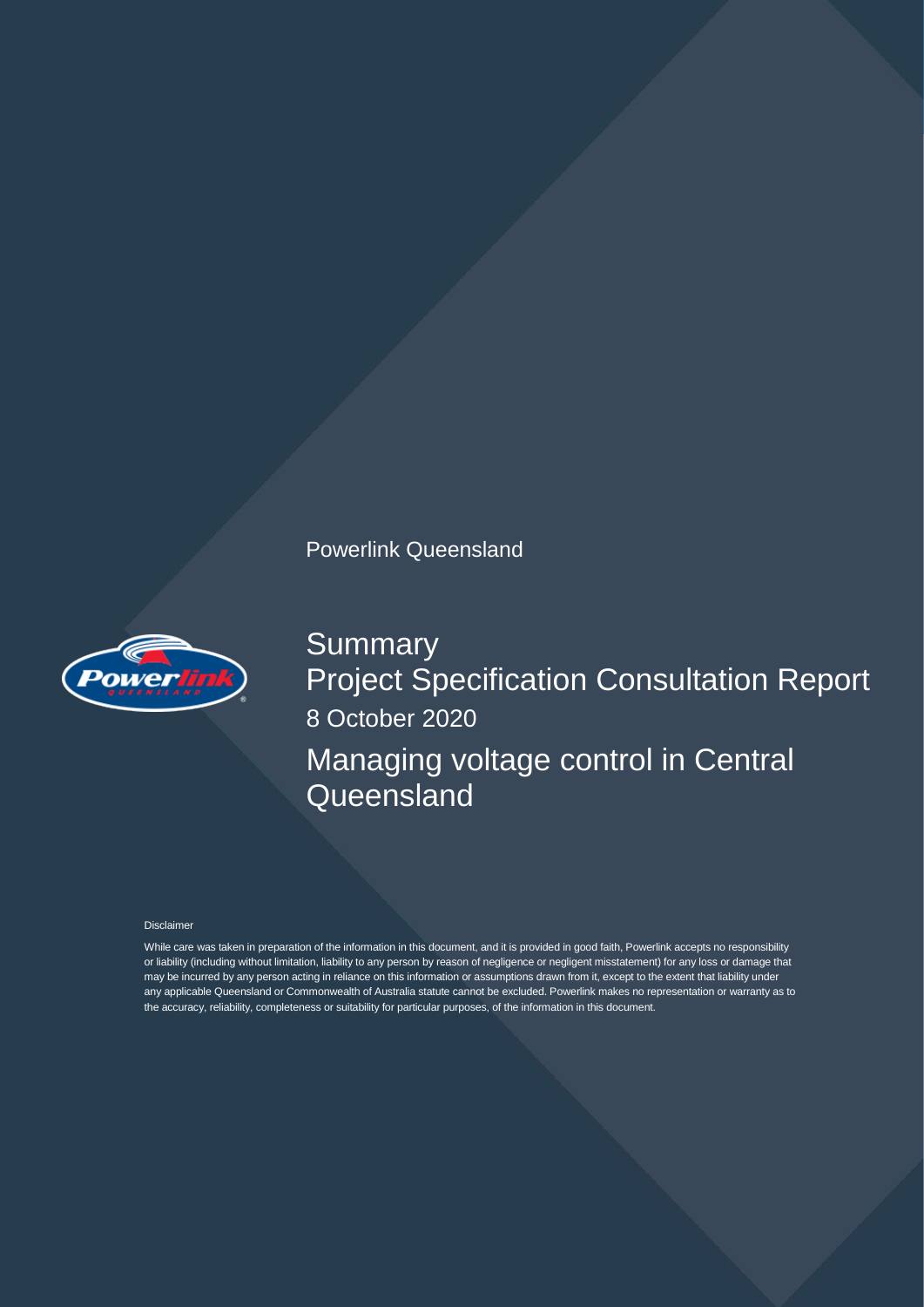Summary of Project Specification Consultation Report: Managing voltage control in Central Queensland

# **Summary**

Changing electricity generation and consumption patterns in Central and Northern Queensland require Powerlink to take action

Minimum transmission flows between Central and Northern Queensland have been decreasing over the past 5 years, with this trend forecast to continue into the future.

The main driver of this change has been the progressive displacement of traditional generation in Central Queensland with increasing amounts of large scale variable renewable energy (VRE) generation in the North, coupled with a reduction in minimum daytime demand due to the uptake of small scale rooftop PV systems. This has led to an increase in the reactive charging of 275kV lines in the Central Queensland area, resulting in a growing potential for sustained over-voltage events.

Over-voltage events can result in equipment damage, loss of supply and safety issues.

The Rules specify allowable over-voltage limits and require Powerlink to take action to ensure these limits are not exceeded in order to maintain the power system in a secure state.

Current reactive plant is at capacity and Powerlink is increasingly having to manage these limits via the switching out of feeders. This operational solution is now at its technical limit and is not considered an effective sustainable strategy. Switching out of feeders on an on-going regular basis impacts system strength and reliability of supply, while increasing transmission losses and accelerating the ageing of primary plant.

Insufficient reactive capacity in the Central Queensland section of the grid is also making it increasingly difficult to obtain outages for maintenance purposes, increasing the likelihood of Powerlink breaching its responsibilities as a Transmission Network Service Provider (TNSP) under the Rules, as well as its Transmission Authority reliability and service standards.

#### Powerlink is required to apply the RIT-T to this investment

The identified need to manage voltages within allowable limits requires Powerlink to apply the RIT-T.

The proposed investment is to meet reliability and service standards specified within Powerlink's Transmission Authority and to ensure Powerlink's ongoing compliance with Schedule 5.1 of the Rules, and is classified as a 'reliability corrective action'<sup>1</sup>.

As the identified need is not discussed in the most recent Integrated System Plan (ISP), it is subject to the application and consultation process for RIT-T projects not defined as *actionable ISP projects*<sup>2</sup> .

Powerlink has presented three credible network options in this Project Specification Consultation Report (PSCR) to maintain the existing electricity services, ensuring an ongoing reliable, safe and cost effective supply to customers in the area.

All options presented are below \$43 million, with the only material market benefit being changes in fuel costs, which are identical for each option. As there are no market benefits that change the ranking of the options, Powerlink has adopted the expedited process for non-ISP projects for this RIT-T<sup>3</sup>. The changes in fuel costs have been included in the economic analysis of the options.

## A non-credible Base Case has been developed against which to compare the credible options

Consistent with the Australian Energy Regulator's (AER's) RIT-T Application Guidelines for non-ISP projects, the assessment undertaken in this PSCR compares the net present value (NPV) of the credible network options identified to address the emerging risk-costs of a "do-nothing" Base Case.

-

<sup>&</sup>lt;sup>1</sup> The Rules clause 5.10.2, Definitions, reliability corrective action.

<sup>2</sup> Refer to Clause 5.16.2 of the NER.

 $3$  In accordance with clause 5.16.4(z1) of the Rules and S4.1 AER Regulatory investment test for transition application guidelines, August 2020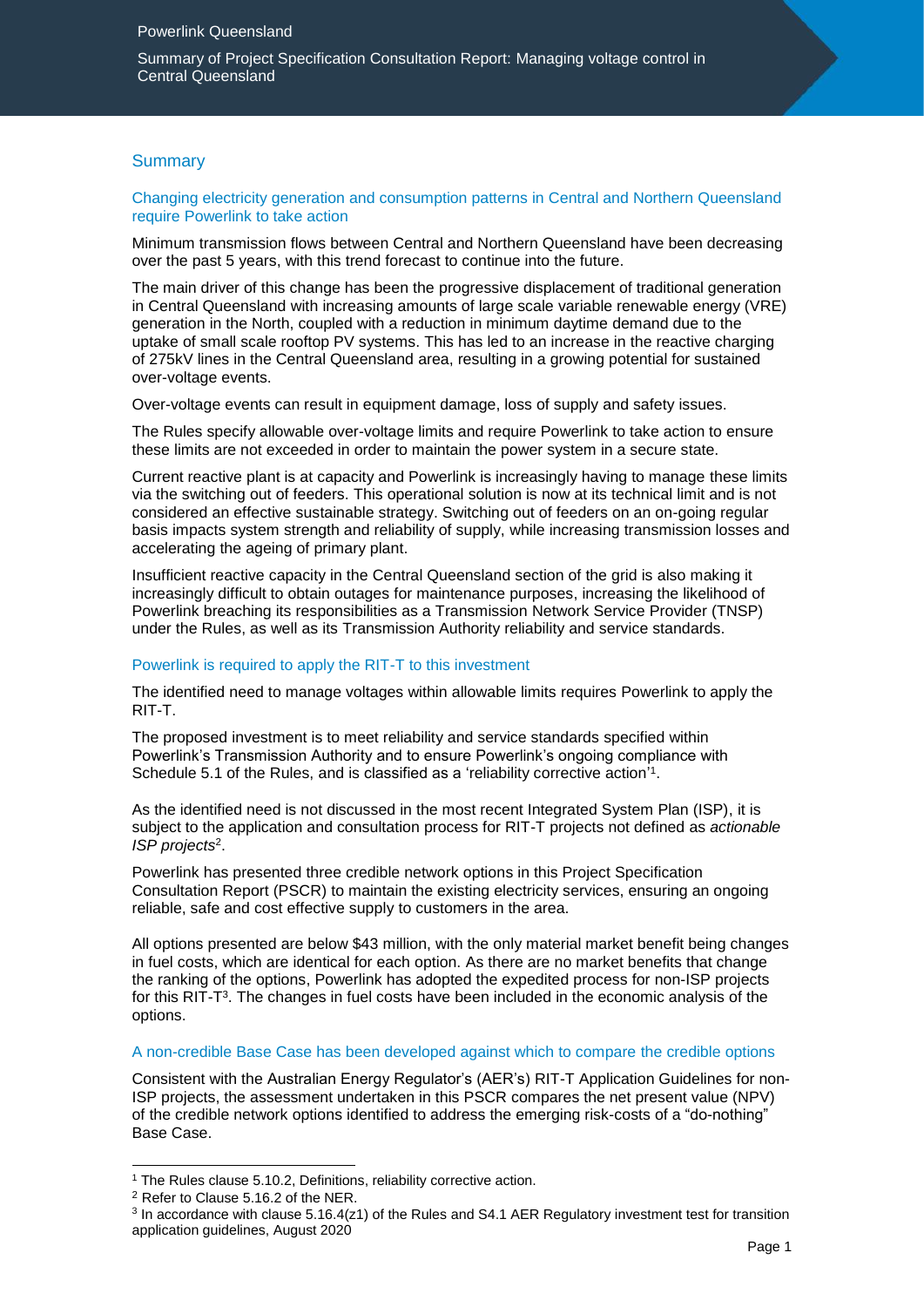The Base Case is modelled as a **non-credible** option where the emerging issue of noncompliant over voltage events is managed via the despatching of off-line generators to provide voltage support to the network. The additional fuel costs of despatching these generators forms the market costs of the "do nothing" Base Case.

# Proposed network options to address the identified need

The credible network options, along with their NPVs relative to the Base Case are summarised in Table 1. The absolute NPVs of the Base Case and the credible network options are shown in Figure 1.

Table 1 illustrates that the three credible network options have a net economic benefit relative to the non-credible Base Case.

| Table 1: |  | Summary of the credible network options |  |
|----------|--|-----------------------------------------|--|
|----------|--|-----------------------------------------|--|

| Option | <b>Description</b>                                                           | <b>Total costs</b><br>\$m\$<br>2020/21 | Net Economic Benefit<br>\$m\$ |
|--------|------------------------------------------------------------------------------|----------------------------------------|-------------------------------|
| 1      | Establish 1x 150MVAr 300kV bus<br>reactor at H020 Broadsound by June<br>2023 | 9.63                                   | 34.80                         |
| 2      | Establish 2x 300kV line reactors at<br>H020 Broadsound by June 2023          | 12.04                                  | 32.61                         |
| 3      | Establish 1x 150MVAr 300kV 2bus<br>reactor at H011 Nebo by June 2023         | 9.89                                   | 34.48                         |



Figure 1: NPV of Base Case and Credible Network Options

The Base Case is not a credible option, in that it does not allow Powerlink to continue to maintain compliance with the requirements of relevant regulatory instruments and the Rules. As the investment is classified as a 'reliability corrective action' under the Rules, the purpose of the RIT-T is to identify the credible option that minimises the total cost to customers.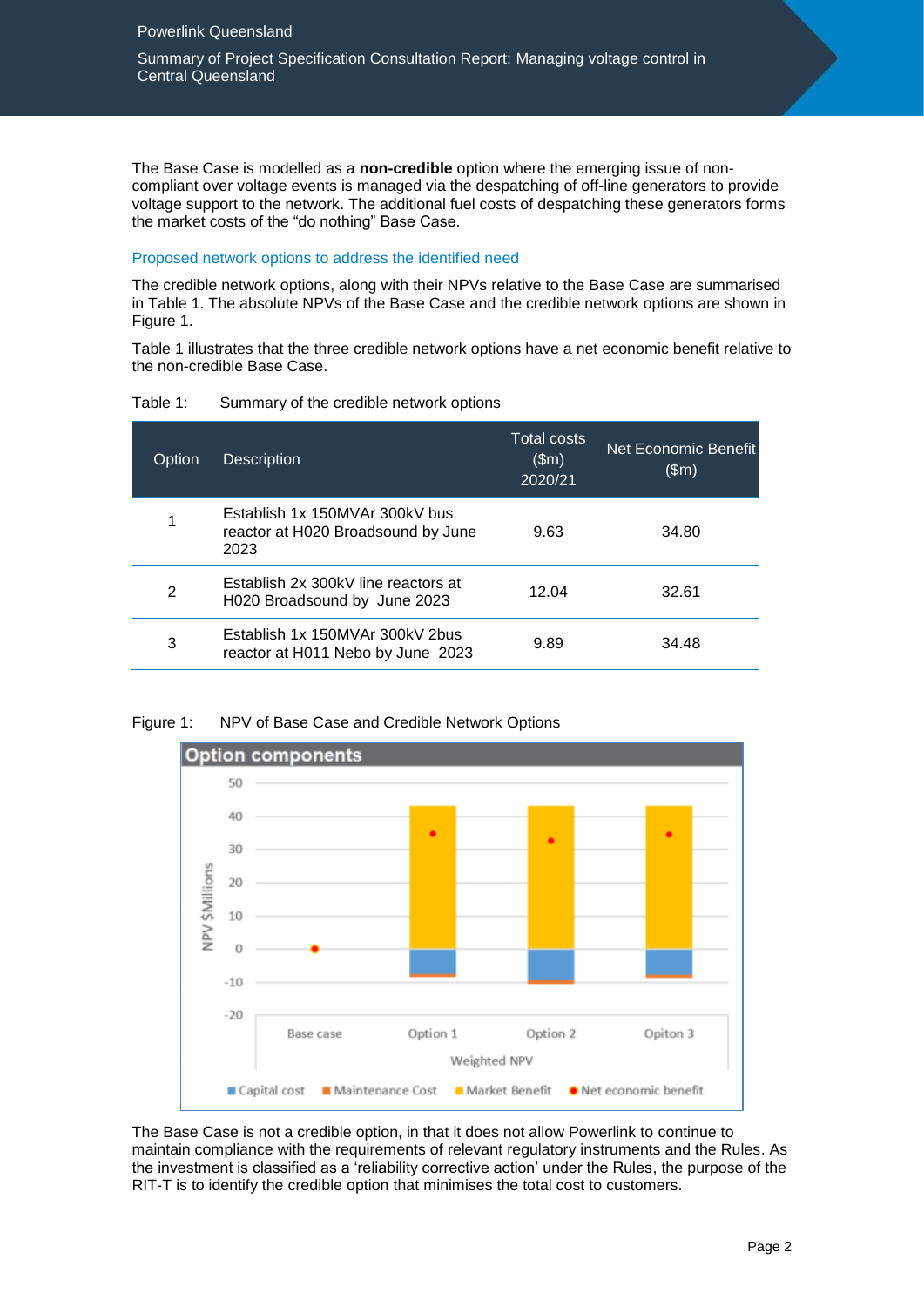Summary of Project Specification Consultation Report: Managing voltage control in Central Queensland

Taking into account capital, operational maintenance and market benefits, Option 1 delivers the greatest net economic benefit, providing a \$34.80 million net economic benefit in NPV terms when compared to the Base Case over the 20-year analysis period.

### Option 1 has been identified as the preferred network option

The preferred network option involves establishment of a 275kV bus connected shunt reactor at the Broadsound Substation by June 2023. Powerlink is the proponent of this network option.

Under this option, installation and commissioning of the reactor will be completed by June 2023.

#### Powerlink welcomes the potential for non-network options to form part or all of the solution

Powerlink welcomes submissions, from proponents who consider they could offer a potential non-network solution by January 2021.

A non-network option that avoids the proposed installation of the new shunt reactor would need to replicate, in part or full, the support that the reactor delivers to the network in the Central Queensland area, on a cost effective and ongoing basis.

#### Lodging a submission with Powerlink

Powerlink is seeking written submissions on this Project Specification Consultation Report on or before Friday, 8 January 2021, particularly on the credible option presented<sup>4</sup>.

Please address submissions to:

-

Sarah Huang Acting Manager Network and Alternate Solutions Powerlink Queensland PO Box 1193 VIRGINIA QLD 4014 Tel: (07) 3860 2328

Submissions can be emailed to: [networkassessments@powerlink.com.au](mailto:networkassessments@powerlink.com.au)

<sup>4</sup> [Powerlink's website](https://www.powerlink.com.au/rit-t-stakeholder-engagement-matrix) has detailed information on the types of engagement activities, which may be undertaken during the consultation process. These activities focus on enhancing the value and outcomes of the RIT-T engagement process for customers and non-network providers.